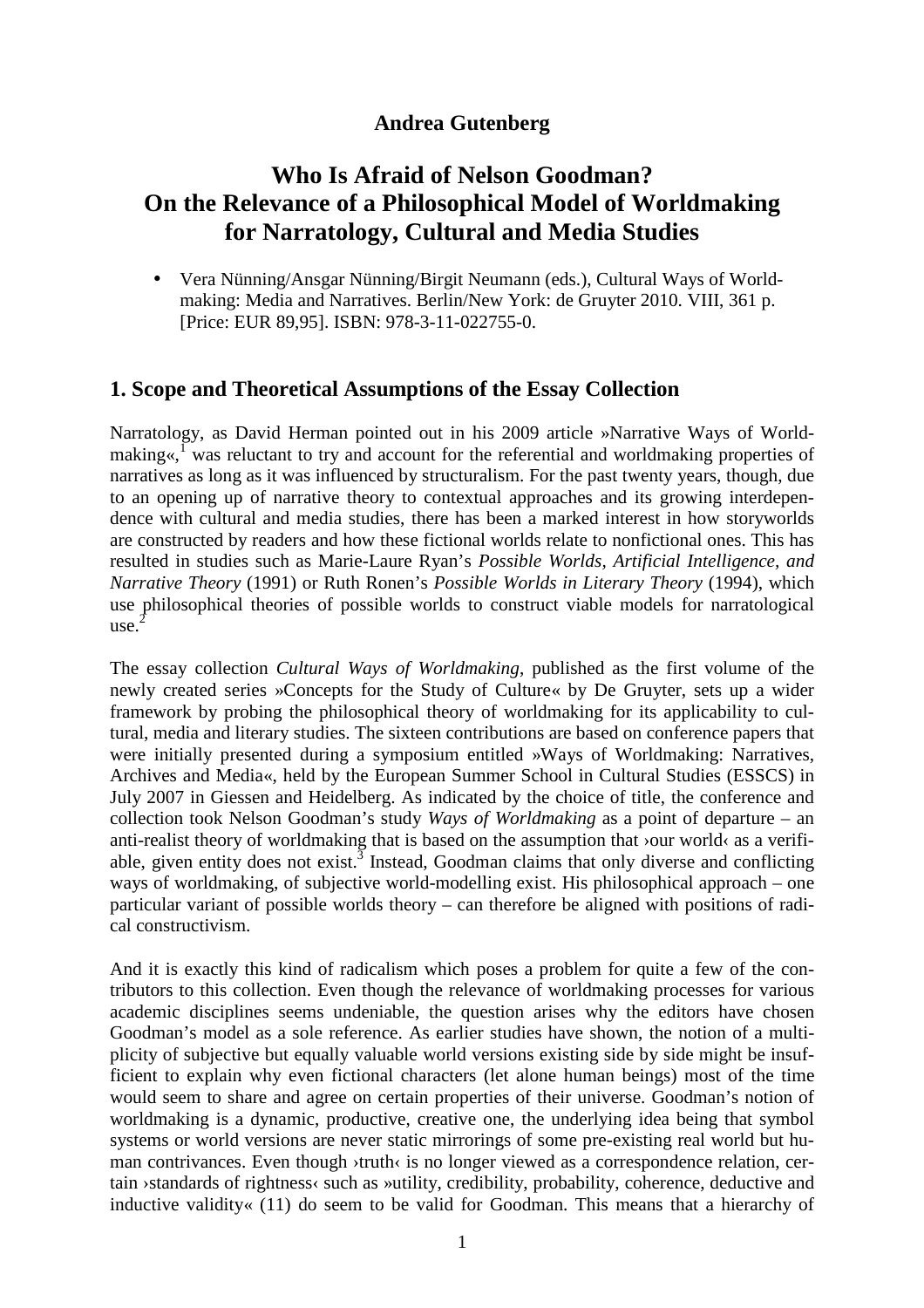world versions is assumed to exist. Yet it remains unclear what might be the standard against which aspects such as probability or utility are measured. We may have to turn to other theorists of possible worlds or worldmaking in order to find a satisfactory explanation – an obvious solution that is not taken into consideration in this volume, though. Another deficiency remarked upon by a number of contributors is Goodman's tendency to view worldmaking as a decontextualized process largely independent of cultural factors. A significant blind spot of this essay collection is therefore the fact that alternatives such as the indexical worldmaking model developed by David Lewis are never even mentioned.<sup>4</sup>

## **2. Introduction by the Editors**

The actual essay collection is preceded by a well-argued introductory essay by **Ansgar and Vera Nünning** which provides the theoretical basis for as well as an overview of the collection's structure and content as a whole. Nünning/Nünning consider Goodman's theory of worldmaking, developed in the 1970s, to be congenial with today's cultural studies approaches because of some of the central questions he poses: »›In just what sense are there many worlds? What distinguishes genuine from spurious worlds? What are worlds made of? [...] What role do symbols play in the making? And how is worldmaking related to knowing?< $\alpha^5$  The authors of this article focus on how narratives figure in worldmaking processes and argue that they are essential in generating self-making (through story-telling, with genres providing the necessary plots and frames), community-making, i.e. in producing a repertoire of cultural, collective plots and that they are indispensable for creating literary worlds. Also, they claim that academia employs worldmaking in Goodman's sense: academic disciplines construct the objects they investigate themselves. Finally, Goodman's theory is shown to provide a paradigm for the study of culture because (of):

- his constructivist premises and defense of pluralism
- it can be applied not only to verbal symbol systems but also to nonverbal and performative ones
- it provides a flexible framework for comparative studies
- it provides a broad scope of inquiry and wide range of possible applications
- it foregrounds the concepts we employ in order to construct culture and not culture as such or cultural objects
- it has a self-reflexive dimension shared by the arts, the humanities and sciences

However, they also point out the deficiencies of Goodman's model, namely the neglect of the role of values, knowledge and history, which W.J.T. Mitchell already worked out in his 1991 article.<sup>6</sup> Moreover, Goodman is shown to underrate the political, the contextual, historical and situational conditions of worldmaking processes, which are of crucial importance to the study of culture. The proclaimed – and ambitious – intention of this essay collection is therefore to expand and modify Goodman's theory, apart from showing up ways in which it can be of use to cultural, literary and medial analyses.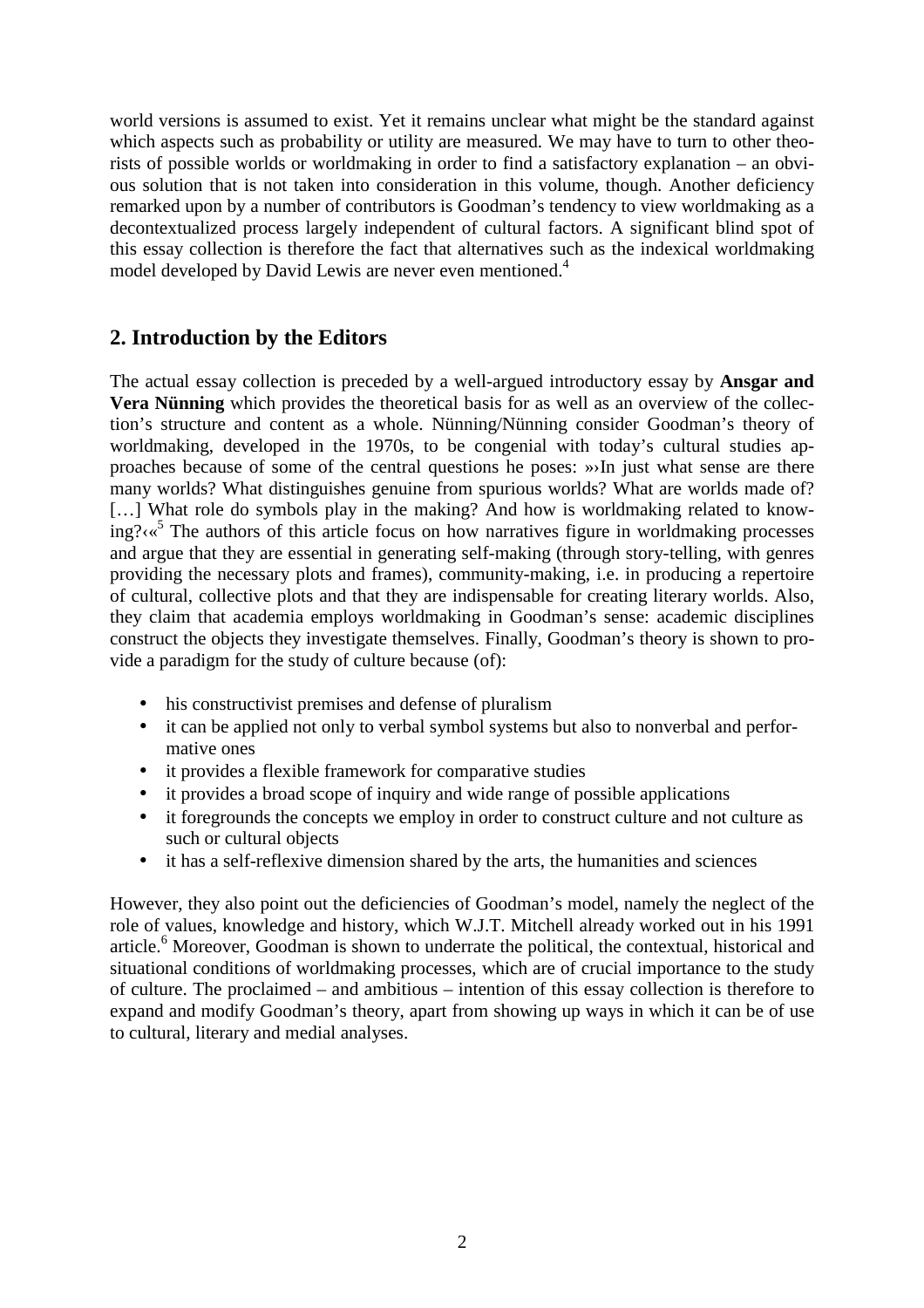### **3. Contributions: Theories of Worldmaking, (Inter)Medial and Narrative Worlds**

The individual contributions to this essay collection shed some light on the conditions and especially the social relevance of worldmaking from the point of view of literary, media or cultural studies. The essays are grouped around three central issues or concepts, (1) theoretical approaches to worldmaking, (2) the impact of media on ways of worldmaking and (3) narratives as ways of worldmaking.

### **PART I**

Within the first part of the collection, which looks at theoretical approaches to ways of worldmaking, **Steven Connor**'s article takes the stance that worldmaking is first and foremost not a subjective, individual process but more a collective, cultural one. He distances himself from Goodman's concept of worlds in that he claims that there is always and has always been  $\alpha$  world $\beta$ , even though it is one constantly in the making. Connor insists that there is a material basis to the world, one which exerts a formative and sometimes constraining influence on its inhabitants (whose subjective world-versions may be highly relevant and determining to themselves but less so to the world at large): »A world is strongly determined but weakly determining. By contrast, the world is strongly determining but weakly determined.« (42) With the knowledge of literary history behind him, he investigates the worldhood of world, how a world comes into being, how it comes to be viewed as complete and what makes it go on or cease to exist – in short, he is interested both in the *bildungsroman* of the world and in its ›unworlding‹.

**Herbert Grabes** reads Goodman's theory of worldmaking critically from a literary-historical viewpoint, comparing it to similar earlier and contemporary theories from the wider context of literary studies. The latter include Roman Ingarden's theory of literary reception, which strengthened the role of the reader and relied on the central concept of spots of indeterminacy in literary texts that need to be filled by the reader. Another approach is that of Schank and Abelson, who rely on cognitive science to build a model of mental frames and scripts and schemata that are activated in the reading process. And, somewhat in passing, Grabes mentions one of the earliest and one of the most recent theorists in philosophical and literary worldmaking, Hans Vaihinger's philosophy of the ›as if‹ dating from 1911 and Ruth Ronen's theory of literary worldmaking from 1994. He is the only contributor who seems to have taken notice of Ruth Ronen's *Possible Worlds in Literary Theory* but unfortunately he does not try to assess it against the foil of Goodman's ideas and ignores Ryan's influential study from 1991, which centres on the interface between possible worlds theory and narrative theory. His general conclusion is that Goodman's theory is far too abstract to be of immediate practical use in literary studies.

The two remaining articles in this part of the collection, one by Ben Dawson, the other by Frederik Tygstrup, are written from a philosophical standpoint. **Ben Dawson** searches for the philosophical origin of ways of worldmaking in Kantian and Hegelian idealism and investigates the power of fate over a world/worlds that are perceived to be insufficient. He also criticizes Goodman for remaining highly abstract and for a lack of contextualization. The essay could be described as a learned tour de force of the last 200 years of philosophies of worldmaking and may be difficult to access for literary scholars who are not well-versed with philosophical jargon.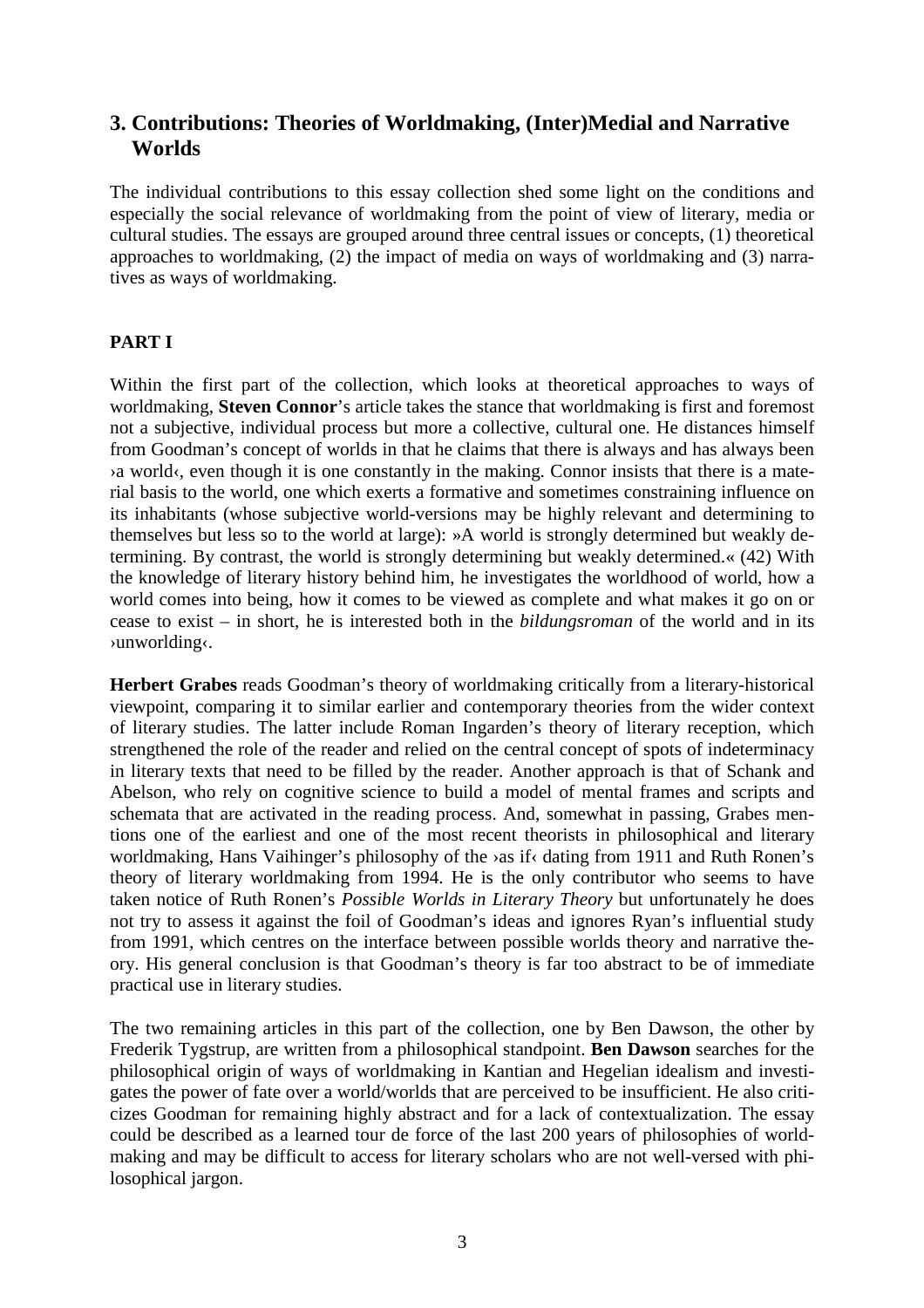**Frederik Tygstrup**'s more readable essay is predominantly concerned with ways of social worldmaking, that is the politics of symbolic forms. Tygstrup corroborates the thesis (and basic assumption of all theories of narrative) formulated in the introductory article, namely that facts in themselves are brute and need narrative embedding in order to be intelligible. If worlds are made out of contingent facts, if systems of truth process facts and produce them, there is always a highly political interplay at work in societies between the rule of truth and the evidence of facts. An analysis of W.G. Sebald's novel *Austerlitz* (2001) serves as an example of a literary text in which the politics of negotiating facts and truths is a central issue.

#### **PART II**

The second part of the collection, which is concerned with media as ways of worldmaking, is opened by an excellent essay co-authored by **Birgit Neumann** and **Martin Zierold** on the relevance of media to processes of social worldmaking. Worldmaking depends on media use and medial externalization, they argue; media thus have a worldmaking potential. At the same time, medialised worlds also have a socializing function in that individuals learn how to evaluate social phenomena through active media usage. Based on constructivist and intermedial assumptions, Neumann and Zierold provide an assessment of the role of media and genrerelated structures in the dynamic construction of cultural knowledge – which is here seen as equivalent to social worldmaking. They centre more specifically on recursive processes of cultural worldmaking with their tight network of intermedial references which allow for an aura of authenticity, in other words reality effects. This process is investigated concretely by focussing on national stereotyping in  $18<sup>th</sup>$ -century England – a specific form of inter- and transmedial worldmaking analysed in a broad range of text types and media (travelogues, poems, comedies, even iconography).

Of the four remaining articles in this section two centre on media theory, without any clearly discernible relationship to Goodman's theory, and two focus on architecture. **Knut Ove Eliassen** problematizes the term ›media‹ from a historical perspective, arguing that media as such have only existed since the  $19<sup>th</sup>$  century. Within an  $18<sup>th</sup>$ -century context, it would be more appropriate to speak of ›mediation‹ because the dominant cultural view of worldmaking was a different one. While for the  $18<sup>th</sup>$  century, the world was a product basically constituted by the activity of the human senses, for the  $19<sup>th</sup>$  century the world was a given. How this shift in historical mentalities (triggered by media formatting and new technologies of reproduction) could be explained in terms of Goodman's model of worldmaking is left for the reader to gauge. Even less reference to worldmaking processes and theory is provided by **Stephen Sale**'s critique of Friedrich Kittler's work on media theory, which he claims has devalued the subject in its insistence on the post-human autonomy of technology.

**Ulrik Ekman**, who is mainly interested in architecture, looks at Diller & Scofidio's Blur Building, which was opened in 2002 as a contribution to the Swiss National Expo. A real drawback for the average, non-specialised reader is that not a single photograph or graphic illustration of the project is included (a decision which is not accounted for, even though some graphic sources are indicated in a footnote) and that the setup is not explained in any satisfactory way. This makes the argumentation hard to follow for anyone not familiar with the architectural project.

In comparison, **Matthew Taunton**'s article on the history of a particular phenomenon of British architecture – the London council estate – is far easier to approach from a cultural studies perspective. Among all the contributors, he is the one who is most explicit about the greatest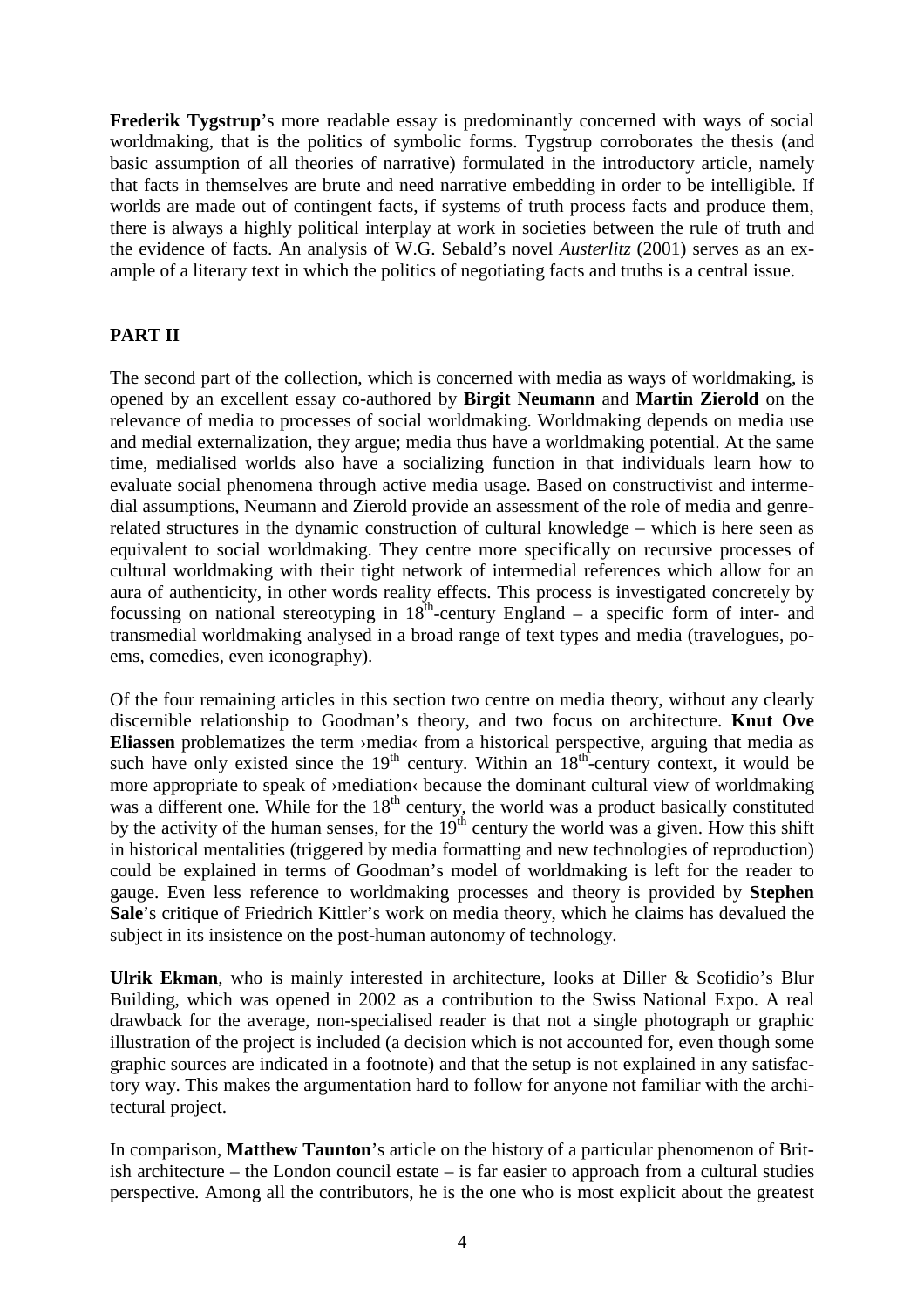deficiency of Goodman's theory of worldmaking: it is his relativist position, which precludes the existence of any world beyond the plural mental world visions of individuals and deems any such claim to be inappropriate. Taunton considers such a stance of radical constructivism anything but helpful and even labels it »a frivolous and solipsistic game« (187). Moving from theoretical critique to concrete analysis, he looks at the formation of the London council estate as a culturally constructed and medialised phenomenon on the basis of two films – Gary Oldman's *Nil by Mouth*, 1997, and Michael Winterbottom's *Wonderland*, 1999. Although these two films offer very different portrayals of British council estates and make very different points about social class and culture, both relate to the same kind of world (which Goodman would deny exists), even though this world is definitely not a static, fixed entity but constantly in the process of being shaped and reshaped.

### **PART III**

With seven contributions altogether, the third and last part of this collection entitled »Narratives as Ways of Worldmaking« is the most extensive one and certainly the most relevant to anyone interested in literary worldmaking processes. In his highly readable article, **Ansgar Nünning** investigates worldmaking from the standpoint of narrative theory (a dimension which Goodman did not devote a lot of attention to) and proves narratives to be powerful tools of worldmaking and performative cultural forces. Citing the example of David Herman, Nünning points out that only in the last few years narratology has taken notice of worldmaking as a useful conceptual tool. He emphasizes the particular relevance of worldmaking concepts to transmedial narratology since they can account not only for fictional narratives but also for media events. His own narratological contribution consists in uncovering the stepby-step process by which mere incidents are turned into narrative events, which are then emplotted and which, with the help of perspectival ordering and storytelling devices, eventually yield narrative worlds.

The examples he uses – storytelling in Shakespeare's *Othello* and in the administration of George W. Bush – could not be further apart but interestingly, both types of  $\lambda$ text $\lambda$  are shown to have a social, political, even potentially dangerous dimension of reality-changing stories. He argues that events do not emerge naturally and are not mere givens but must be understood as the outcome of processes of narrative worldmaking (such as selection, ordering, emplotment, perspectivization) and concludes that Goodman's model needs to be supplemented by more specifically narrative features of worldmaking in order to be of use for literary and cultural studies.

**Vera Nünning**'s article is obviously intended to be another attempt at functionalizing Goodman's model of worldmaking for narratology. Her initial thesis that narrative worldmaking is not restricted to literary texts but is at work in cultures at large and even governs cognitive processes in the individual mind hardly needs to be proven. She finds Goodman's processes of worldmaking – composition/decomposition, weighting, ordering, deletion/supplementation, deformation/reshaping – helpful but suggests eight additional features that are involved in fictional worldmaking and need to be taken into account:

- Situatedness or cultural context (shared values and beliefs, canons, spatio-temporal settings)
- Structure (story and discourse)
- Narrative as a way of thinking and understanding (involving narrators and addressees)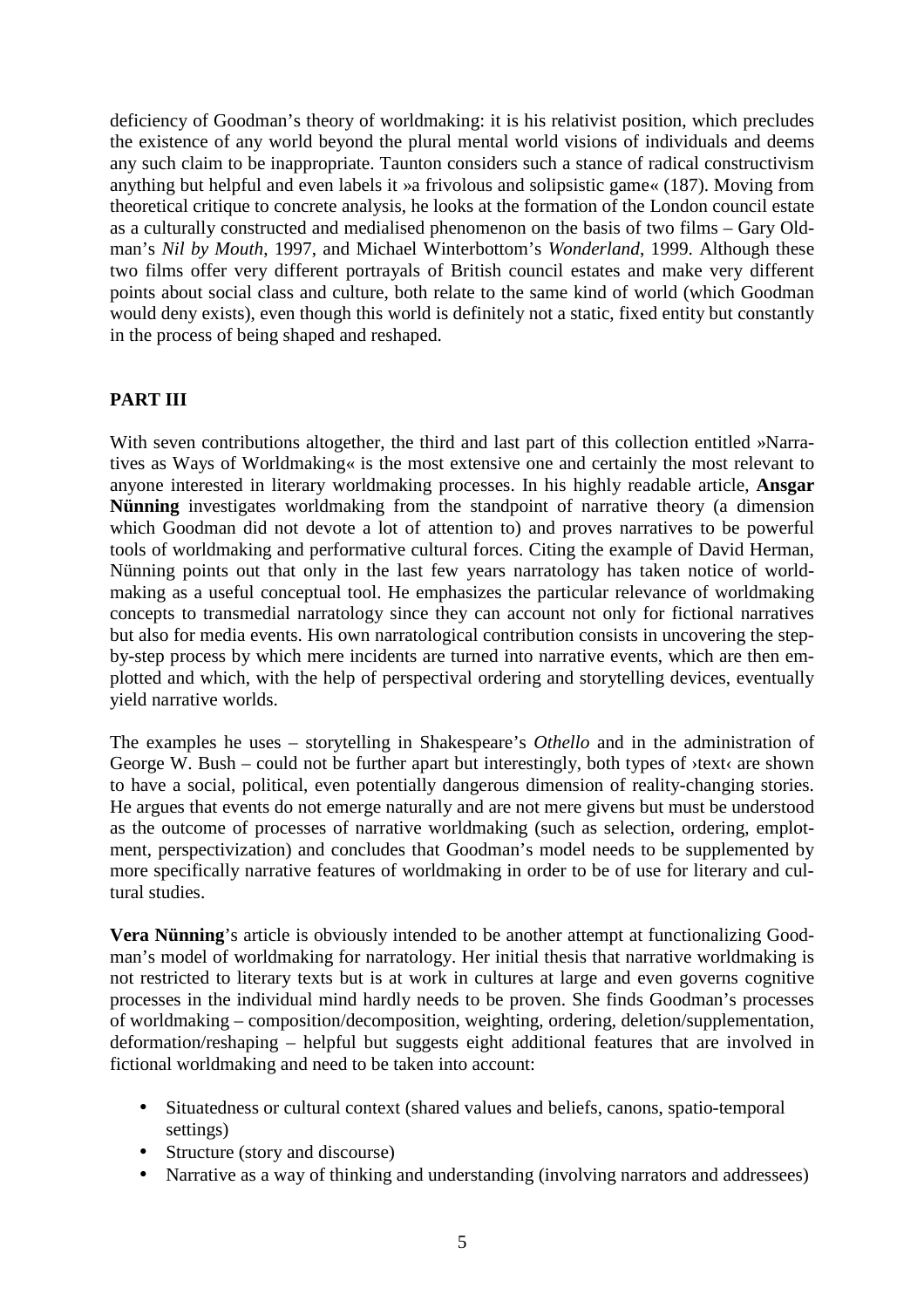- Referentiality and self-reflexivity (no verification of narrative facts is possible; verisimilitude is the only valid criterion in fictional narratives)
- Polyvalence and suspension of disbelief
- Embedded values
- Genre conventions
- Perspectivization and experientiality

In contradistinction to Goodman, Vera Nünning concludes that narrative worlds are distinct from the world of science in that specific processes are involved in fictional worldmaking.

The five remaining essays could be designated as case studies of narrative worldmaking. **Inger Ostenstad** offers a close reading of the speeches and texts of the Norwegian novelist Dag Solstad, who claims that power relations in literature cannot be compared to power in social worlds because literature is a nonpragmatic discourse. Ostenstad argues, however, that the author function of literature, the conjectures readers make about the enunciator of literature, prove that power relations are also involved in the literary field.

**Caroline Lusin** takes a look at recent British examples of the genre of fictional biography, including biographical metafiction and their worldmaking processes. Her analysis possibly comes closest to Goodman's assumption that there is no pre-existing, given world. She argues that the biographer has no unique real world at his/her disposal but can only have recourse to various, sometimes conflicting world versions. Her comparison of two fictional biographies based on the life of Henry James, David Lodge's *Author, Author* (2004) and Colm Toibin's *The Master* (2004), yields interesting insights into worldmaking, perspective and the biographical subject, authorship and ethics, memory and truth. Another essay dealing with biography as a way of worldmaking (which does not immediately follow upon Lusin's article, though) is the one co-authored by **Elisabeth Waghäll Nivre** and **Maren Eckart**. They investigate 17<sup>th</sup>- and 18<sup>th</sup>-century biographies of a famous historical person, Queen Christina of Sweden.

**Hanna Bingel**'s essay turns to the religious component in narrative worldmaking. She focusses on contemporary fictional narratives that engage with religion, the search for God and spirituality – often in a hesitant manner. As her literary example – E.L. Doctorow's novel *City of God* (2000) – shows, literary strategies serve to construct or deconstruct, reshape or affirm religious narratives.

Quite appropriately, the collection as a whole is rounded off by an article on post-apocalyptic issues in literature and the way they affect worldmaking processes. **René Dietrich** analyses what he calls examples of post-apocalyptic American poetry, which typically engages in scenarios of the end of the world, of a world in ruins and fragments. In W.S. Merwin's *The Lice*  (1967) and Carolyn Forché's *The Angel of History* (1994) unmade and remade worlds constitute dominant concerns and both poetry collections foreground the idea of the speaker's vision as central.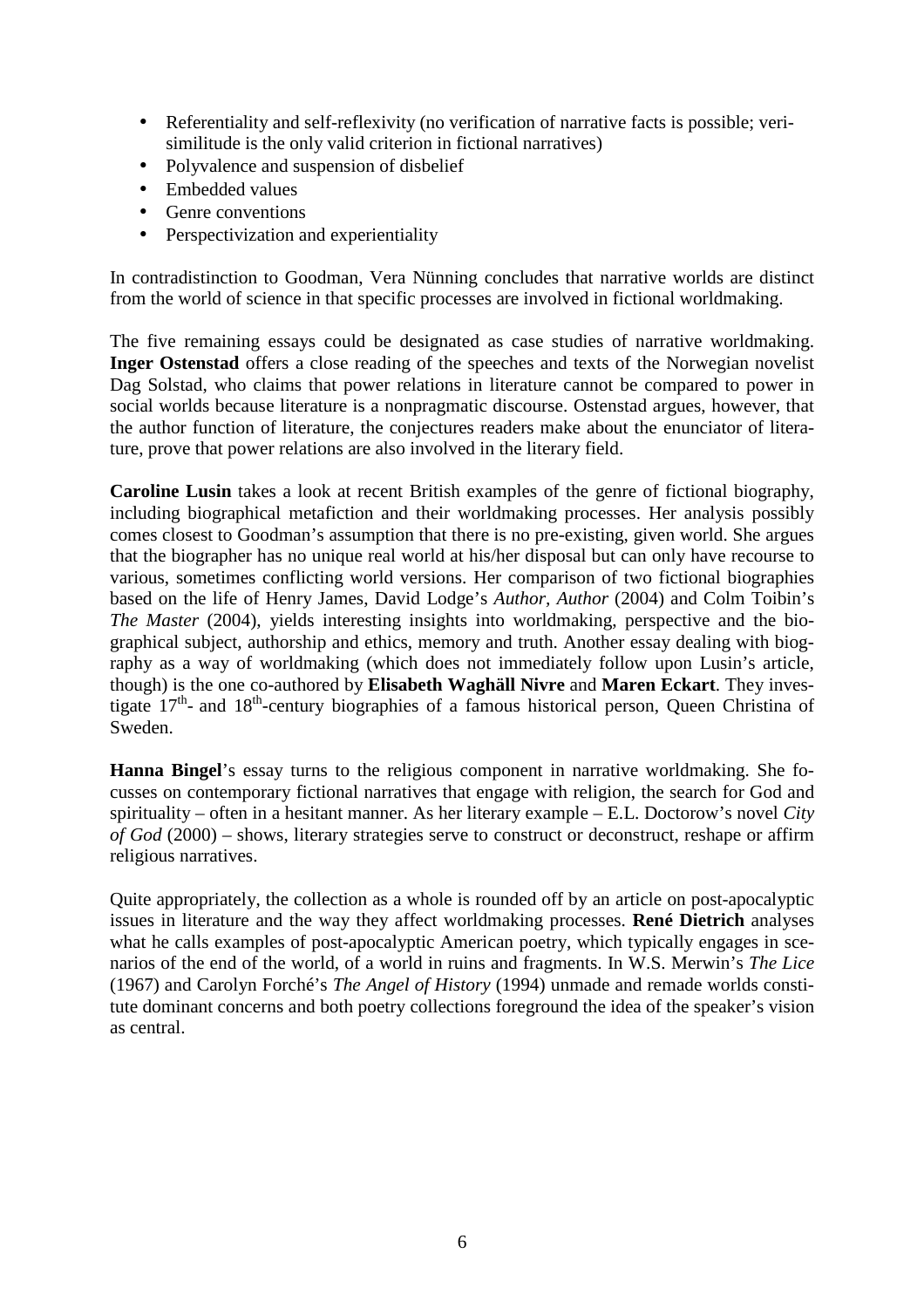### **4. Summary**

At the end of the volume, some helpful biographical information about the contributors is provided. In sum, the wide range of topics, of media and texts discussed in this collection certainly allows for a diversified reading experience and some essays provide enlightening insights into cultural phenomena from different historical and geographical backgrounds. However, not all of the essays seem to be equally concerned with Goodman's model of worldmaking and only very few contributions actually make a serious attempt at modifying the model for the purposes of literary, media or cultural studies. It seems to me that a more thorough negotiation with existing studies of narrative and media proceeding from philosophical worldmaking models would have provided a more fruitful and consistent basis for discussion.

> Priv.Doz. Dr. Andrea Gutenberg Universität zu Köln Englisches Seminar I

### **Notes**

<sup>1</sup> Cf. David Herman, Narrative Ways of Worldmaking, in: Sandra Heinen/Roy Sommer(eds.), *Narratology in the Age of Cross-Disciplinary Narrative Research*, Berlin/New York 2009, 71–87.

2 Marie-Laure Ryan, *Possible Worlds, Artificial Intelligence, and Narrative Theory*, Bloomington/Indianapolis 1991; Ruth Ronen, *Possible Worlds in Literary Theory*, Cambridge 1994.

3 Cf. Nelson Goodman, *Ways of Worldmaking*, Indianapolis 1978.

4 Cf. David Lewis, *Counterfactuals*, Cambridge/MA 1973.

5 Nelson Goodman, *Ways of Worldmaking*, Indianapolis 1978, 1.

6 Cf. W.J.T. Mitchell, Realism, Irrealism and Ideology: A Critique of Nelson Goodman, *Journal of Aesthetic Education* 25:1 (1991), 23–25.